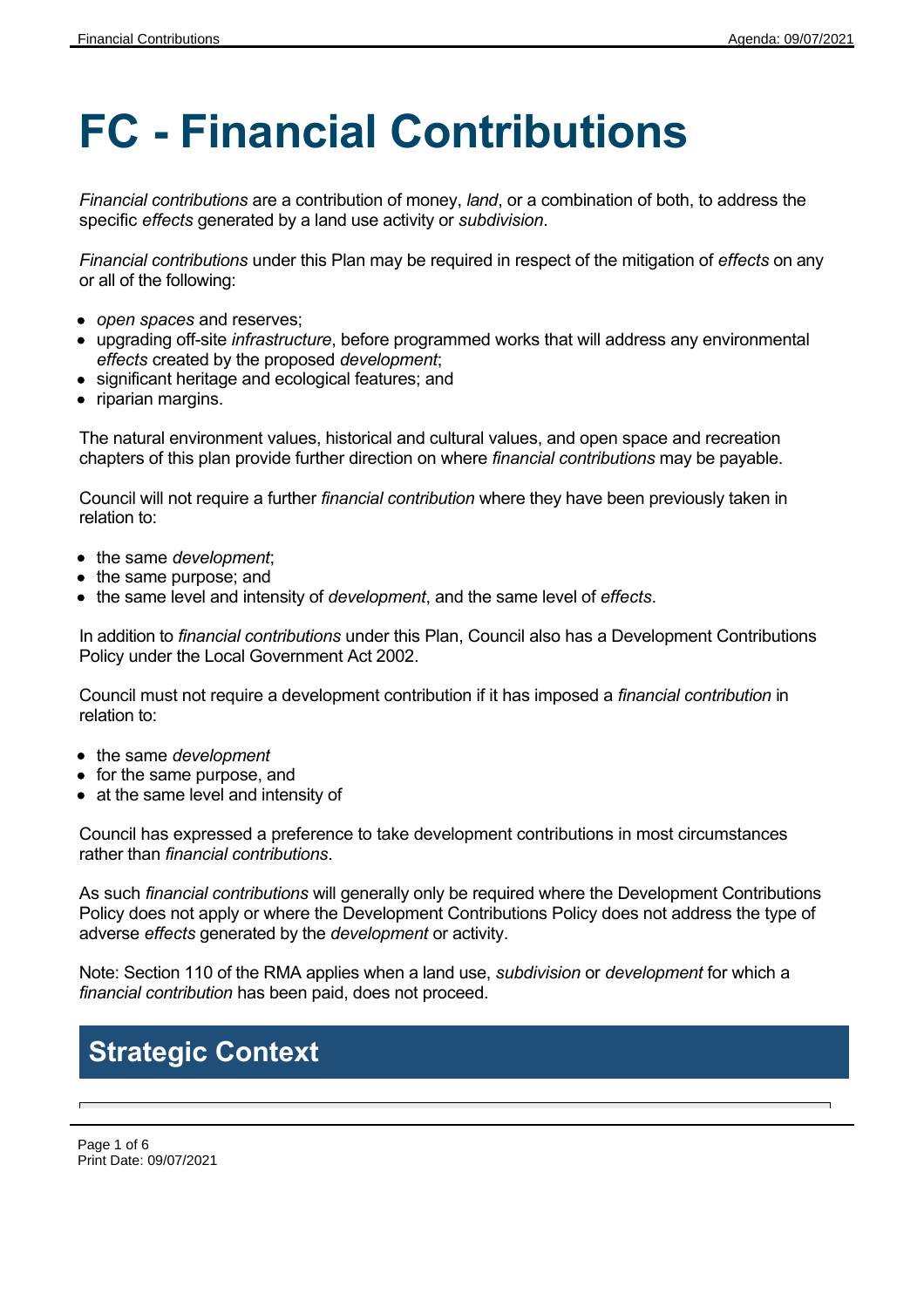The primary objectives that this chapter implements are:

- DO-O1 Tāngata Whenua;
- DO-O3 Development Management;
- DO-O8 Strong Communities;
- DO-O13 Infrastructure; and
- DO-O17 Open Spaces / Active Communities.

#### **DO-O1** Tāngata Whenua

To work in partnership with the *tangata whenua* of the District in order to maintain *kaitiakitanga* of the District's resources and ensure that decisions affecting the natural *environment* in the District are made in accordance with the principles of Te Tiriti o Waitangi (Treaty of Waitangi).

#### **DO-O3** Development Management

To maintain a consolidated urban form within existing urban areas and a limited number of identified growth areas which can be efficiently serviced and integrated with existing townships, delivering:

- 1. urban areas which maximise the efficient end use of energy and integration with infrastructure;
- 2. a variety of living and working areas in a manner which reinforces the function and vitality of centres;
- 3. resilient communities where development does not result in an increase in risk to life or severity of damage to property from natural hazard events;
- 4. higher residential densities in locations that are close to centres and public open spaces, with good access to public transport;
- 5. management of development in areas of special character or amenity so as to maintain, and where practicable, enhance those special values;
- 6. sustainable natural processes including freshwater systems, areas characterised by the productive potential of the land, ecological integrity, identified landscapes and features, and other places of significant natural amenity;
- 7. an adequate supply of housing and areas for business/employment to meet the needs of the District's anticipated population which is provided at a rate and in a manner that can be sustained within the finite carrying capacity of the District; and
- 8. management of the location and effects of potentially incompatible land uses including any interface between such uses.

#### **DO-O8** Strong Communities

To support a cohesive and inclusive community where people:

- 1. have easy access and connectivity to quality and attractive public places and local social and community services and facilities;
- 2. have increased access to locally produced food, energy and other products and resources;
- 3. have improved health outcomes through opportunities for active living or access to health services; and
- 4. have a strong sense of safety and security in public and private spaces.

#### **DO-O13** Infrastructure

To recognise the importance and national, regional and local benefits of *infrastructure* and ensure the efficient *development*, maintenance and operation of an adequate level of social and physical *infrastructure* and services throughout the District that:

#### 1. meets the needs of the community and the region; and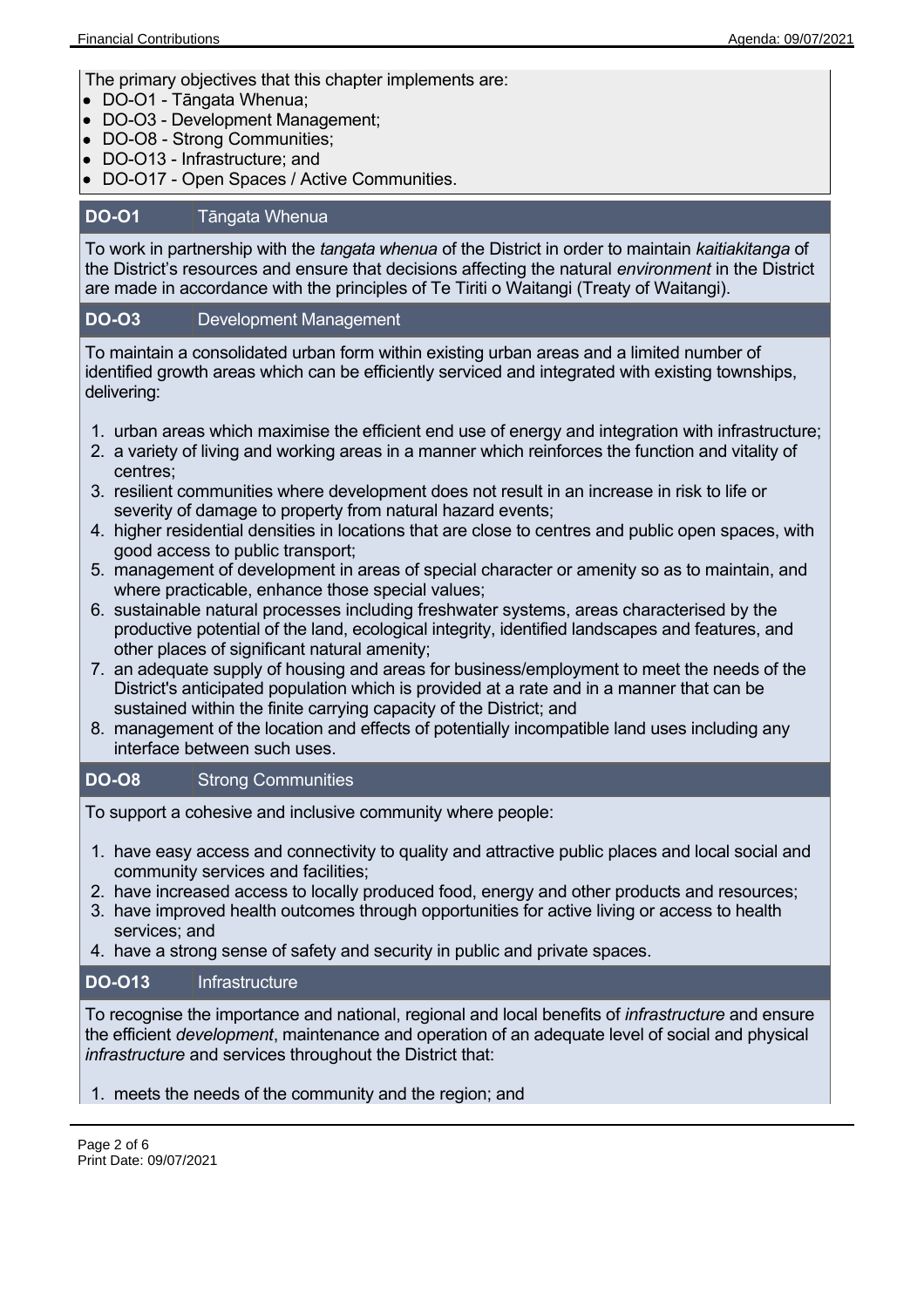2. builds stronger community resilience, while avoiding, remedying or mitigating adverse *effects* on the *environment*.

#### **DO-O17** Open Spaces / Active Communities

To have a rich and diverse network of *open space* areas that:

- 1. is developed, used and maintained in a manner that does not give rise to significant adverse *effect*s on the natural and physical *environment*;
- 2. protects the District's cultural, ecological and *amenity values*, while allowing for the enhancement of the quality of *open space* areas;
- 3. supports the identity, health, cohesion and resilience of the District's communities; and
- 4. ensures that the present and future recreational and *open space* needs of the District are met.

The rules in this chapter apply to all land and activities in all *zones* unless otherwise specified. Provisions in other chapters of the Plan may also be relevant.

### **Policies**

**FC-P1** Provision of Reserves and Public Open Spaces

A *financial contribution* based on *Residential Unit Equivalent (RUE*) will be required for all granted *land* use and *subdivision* consents and as a requirement for permitted *land* use activities where it is determined they will increase the demand for reserves and public *open spaces* within the District and a financial or development contribution has not already been taken for the same *development*, purpose, and at the same level and intensity of *development.*

Council will use the contribution for reserves and public *open spaces* to:

- 1. contribute to District-wide facilities, and
- 2. address deficits within the District, and
- 3. undertake improvements to existing reserves and public *open spaces*.

The level of *financial contribution* that is required reflects the demands on and costs of acquiring and improving reserves and public *open space* are as follows:

- 1. the urban *RUE* value provides for the achievement of Policies UFD-P7 and UFD-P8;
- 2. the Ōtaki urban *RUE* value, set at 67% of the Urban value, recognises the lower land values compared to the rest of the District; and
- 3. the rural *RUE* value, set at 50% of the Urban value, recognises that rural areas generally have less need for or immediate access to local and neighbourhood parks.

Council will apply credits in particular circumstances.

**Explanation:** The price of the contribution per *RUE* is based on August 2011 Quotable Value data.

**FC-P2** Provision of Infrastructure

A *financial contribution* may be required for any land use or *subdivision* application that results in the need to upgrade *infrastructure* beyond the *subject site* that the *resource consent* applies to. The extent and value of any particular *financial contribution* payable will be in proportion to:

1. the extent to which the *financial contribution* avoids, remedies or mitigates any on-site and off-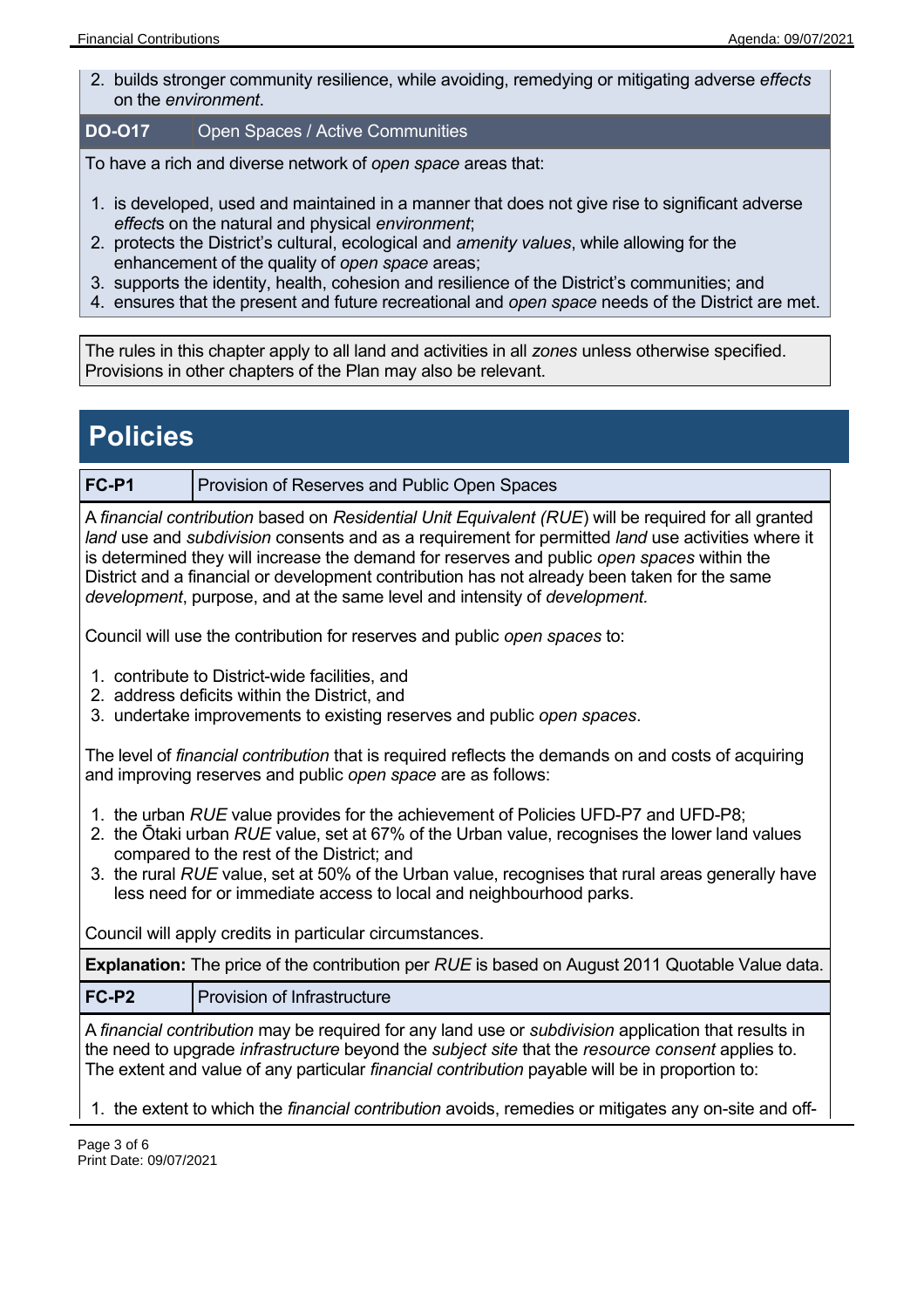- site adverse environmental *effects* caused by the *subdivision*, *land* use or *development*. 2. the extent to which the adverse environmental *effects* of the *subdivision*, *land* use or
- *development* are off-set by the positive environmental *effects* of the type of *infrastructure*.
- 3. the amount of financial or development contribution already taken for the same *development*, purpose, and at the same level and intensity of *development*.

## **Rules**

| FC-R1                 | Creation of a new one-bedroom residential unit                                                                                                                                                                                                                                                                                                                                                                                                                                                                                                             |  |  |  |
|-----------------------|------------------------------------------------------------------------------------------------------------------------------------------------------------------------------------------------------------------------------------------------------------------------------------------------------------------------------------------------------------------------------------------------------------------------------------------------------------------------------------------------------------------------------------------------------------|--|--|--|
| Permitted<br>Activity | <b>Standards</b><br>1. A financial contribution to the equivalent of 0.5 RUE shall be payable per each<br>new one-bedroom residential unit as set out in FC-Table 1 and shall take into<br>account any credits provided in FC-Table 1.<br>2. The financial contribution shall be payable:<br>a. as a condition of consent for any land use resource consent; and<br>b. prior to the commencement of construction for any relevant permitted<br>activity land use.                                                                                          |  |  |  |
| <b>FC-R2</b>          | Addition of new bedrooms to an existing one-bedroom residential unit                                                                                                                                                                                                                                                                                                                                                                                                                                                                                       |  |  |  |
| Permitted<br>Activity | <b>Standards</b><br>1. A financial contribution to the equivalent of 0.5 RUE shall be payable for the first<br>additional bedroom calculated as set out in FC-Table 1 and shall take into<br>account any credits provided in FC-Table 1.<br><b>Note:</b> No additional RUE shall be payable above the first additional bedroom.<br>2. The financial contribution shall be payable:<br>a. as a condition of consent for any land use resource consent; and<br>b. prior to the commencement of construction for any relevant permitted<br>activity land use. |  |  |  |
| FC-R <sub>3</sub>     | Creation of a new residential unit(s) (excluding visitor accommodation which is not<br>temporary residential rental accommodation).<br>Measurement criteria apply to activities under this rule.                                                                                                                                                                                                                                                                                                                                                           |  |  |  |
| Permitted<br>Activity | <b>Standards</b><br>1. A financial contribution to the equivalent of one RUE shall be payable per each<br>new residential unit as set out in FC-Table 1 and shall take into account any<br>credits provided in FC-Table 1.<br>2. The financial contribution shall be payable:<br>a. as a condition of consent for any land use resource consent; and<br>b. prior to the commencement of construction for any permitted activity land<br>use.                                                                                                               |  |  |  |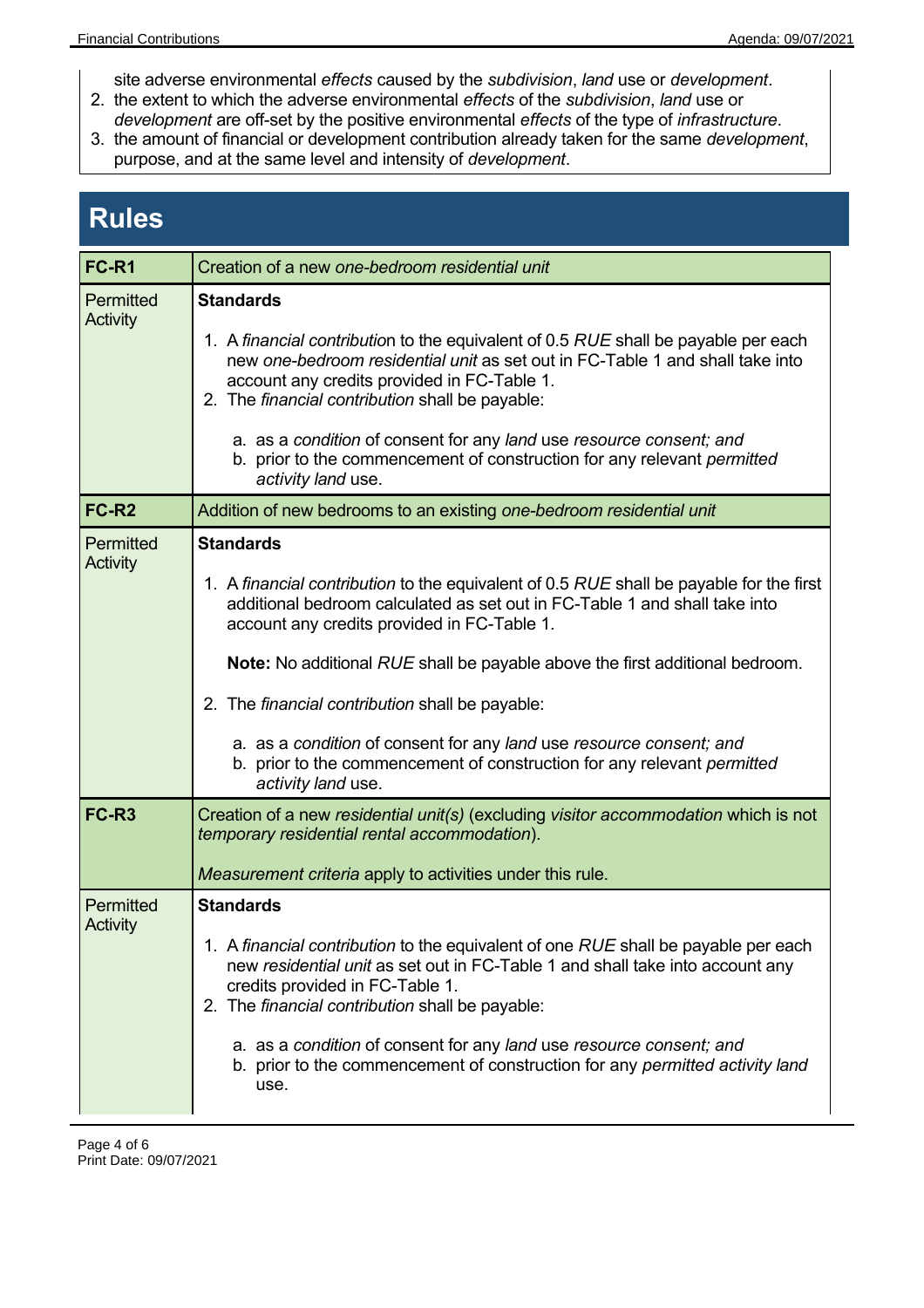|                              | <b>Measurement Criteria:</b>                                                                                                                                                                                                                                                                                                                |
|------------------------------|---------------------------------------------------------------------------------------------------------------------------------------------------------------------------------------------------------------------------------------------------------------------------------------------------------------------------------------------|
|                              | The Residential Unit Measurement Criteria must be followed when determining the<br>number of residential units.                                                                                                                                                                                                                             |
| FC-R4                        | Subdivision of land that results in the creation of an additional allotment(s)                                                                                                                                                                                                                                                              |
| Permitted<br><b>Activity</b> | <b>Standards</b>                                                                                                                                                                                                                                                                                                                            |
|                              | 1. A financial contribution to the equivalent of one RUE shall be payable per each<br>new additional Record of Title (allotment) as set out in FC-Table 1 and shall<br>take into account any credits provided in FC-Table 1.<br>2. The financial contribution shall be imposed as a condition of consent of any<br>subdivision consent and: |
|                              | a. where money is to be taken, shall be payable prior to the issue of a<br>certificate under Section 224 of the RMA.<br>b. where land is to be taken, shall be vested on deposit of the survey plan.                                                                                                                                        |
|                              | <b>Exceptions:</b>                                                                                                                                                                                                                                                                                                                          |
|                              | This standard does not apply:                                                                                                                                                                                                                                                                                                               |
|                              | a. To the creation of allotments for a network utility.<br>b. Where a title with an area less than $50m^2$ provided that the title is for an<br>allotment of a greater size forming part of the same subdivision.                                                                                                                           |

| <b>FC-Table 1</b><br>- Contribution<br>payable per<br><b>Residential</b><br><b>Unit</b><br><b>Equivalent</b> |                                           | <b>Residential and</b><br><b>Working Zones</b>                                                                                                                                                                                                                                                                                                                                                                                                                                                                                                                                                                          | <b>Residential and</b><br><b>Working Zones</b><br>- Ōtaki Urban<br><b>Area</b>                                  | <b>Rural Zone</b>                                                                                               |
|--------------------------------------------------------------------------------------------------------------|-------------------------------------------|-------------------------------------------------------------------------------------------------------------------------------------------------------------------------------------------------------------------------------------------------------------------------------------------------------------------------------------------------------------------------------------------------------------------------------------------------------------------------------------------------------------------------------------------------------------------------------------------------------------------------|-----------------------------------------------------------------------------------------------------------------|-----------------------------------------------------------------------------------------------------------------|
|                                                                                                              | <b>One Residential</b><br>Unit Equivalent | \$11,250 plus GST,<br>as adjusted<br>annually by the<br><b>Consumer Price</b><br>Index from 29<br>November 2012.                                                                                                                                                                                                                                                                                                                                                                                                                                                                                                        | \$7,500 plus GST,<br>as adjusted<br>annually by the<br><b>Consumer Price</b><br>Index from 29<br>November 2012. | \$5,625 plus GST,<br>as adjusted<br>annually by the<br><b>Consumer Price</b><br>Index from 29<br>November 2012. |
|                                                                                                              | <b>Credits</b>                            | In calculating the number of RUE, the Council will:<br>a. apply credits where and to the extent that:<br>i. there is pre-existing lawfully established demand on<br>the <i>subject</i> site; and<br>ii. a financial contribution(s) has already been paid for<br>the same <i>subject site</i> and for the same activity, at the<br>same level of intensity and the same level of effects;<br>or<br>iii. a development contribution has already been paid for<br>reserves and public open space for the same subject<br>site and for the same activity, at the same level of<br>intensity and the same level of effects. |                                                                                                                 |                                                                                                                 |